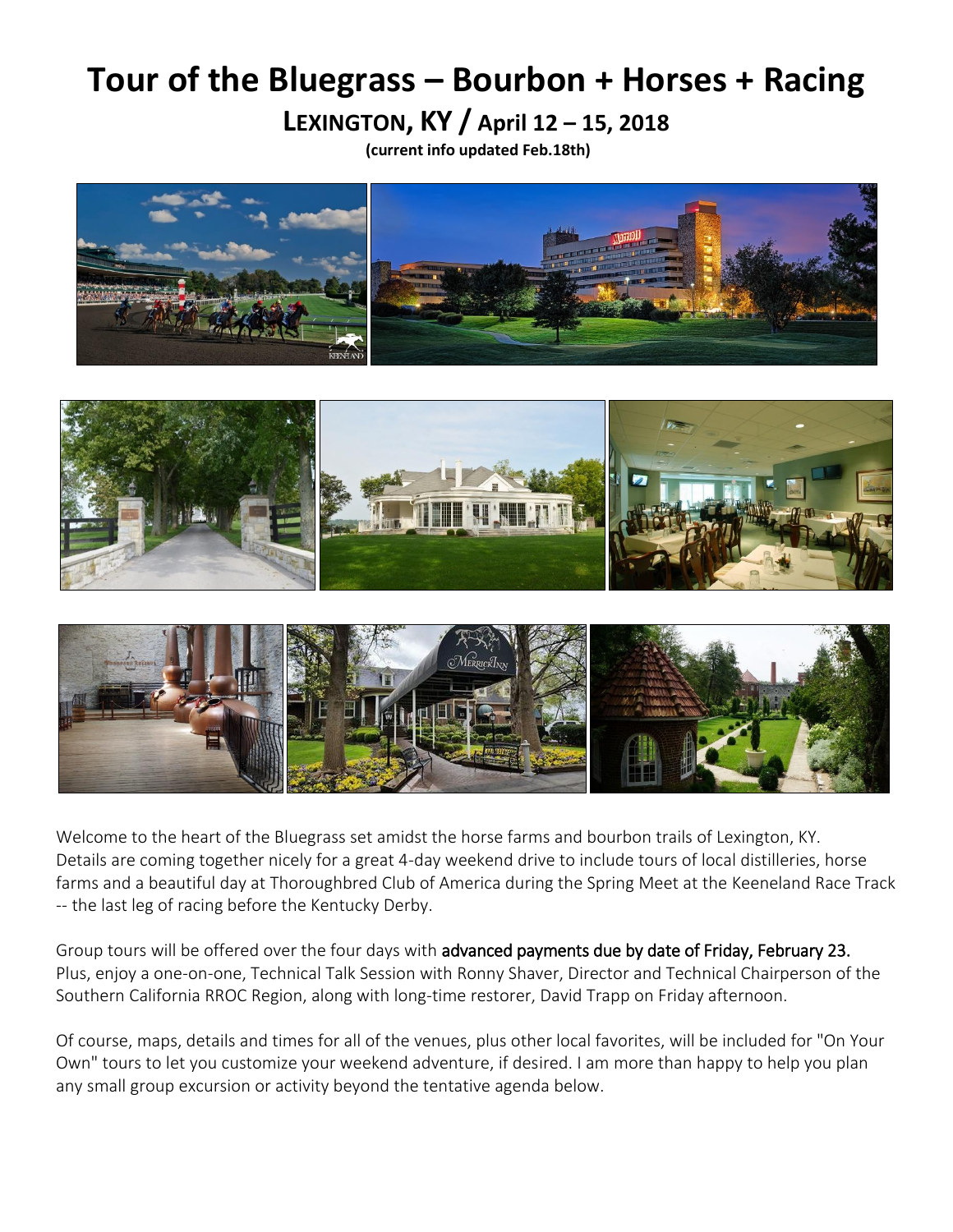## *Agenda includes:*

| Hotel            | Marriott Griffin Gate Resort - \$169, plus taxes, service charges and resort fee<br>(Same location as the 2000 National RROC meet)<br>Call 1-800-228-9290. Specifically ask for the RROC Block Room to receive the discount.<br>Or Click Here -Book your group rate for RROC<br>(Note: current block is less than 20 rooms, so please reserve early to help guarantee your<br>space. More rooms can be added, but the rate may increase. Last day to book: 3/22/18.)                                                                                                                                                                                                                                                                                                                                                                                                                                                                                                                                                                                                                                                                                                                                                                              |  |  |  |  |
|------------------|---------------------------------------------------------------------------------------------------------------------------------------------------------------------------------------------------------------------------------------------------------------------------------------------------------------------------------------------------------------------------------------------------------------------------------------------------------------------------------------------------------------------------------------------------------------------------------------------------------------------------------------------------------------------------------------------------------------------------------------------------------------------------------------------------------------------------------------------------------------------------------------------------------------------------------------------------------------------------------------------------------------------------------------------------------------------------------------------------------------------------------------------------------------------------------------------------------------------------------------------------|--|--|--|--|
| Thursday 2:40 pm | Woodford Reserve Distillery - \$15 per person, Advanced Payment Required,<br>30 people limit per group, First come-First serve.                                                                                                                                                                                                                                                                                                                                                                                                                                                                                                                                                                                                                                                                                                                                                                                                                                                                                                                                                                                                                                                                                                                   |  |  |  |  |
| Thursday 4:00 pm | Marriott Griffin Gate Resort - Hotel Check-In Open                                                                                                                                                                                                                                                                                                                                                                                                                                                                                                                                                                                                                                                                                                                                                                                                                                                                                                                                                                                                                                                                                                                                                                                                |  |  |  |  |
| Thursday 6:30 pm | Merrick Inn - Private Room Group Dinner with 3-course Select Menu for up to 40 people<br>(Additional seating in the main dining room) - \$60 per person, Advanced Payment<br>Required; Alcohol - On Your Own.                                                                                                                                                                                                                                                                                                                                                                                                                                                                                                                                                                                                                                                                                                                                                                                                                                                                                                                                                                                                                                     |  |  |  |  |
| Friday 10 am     | Bourbon Distillery Tour at Castle & Key - \$27 per person, Advanced Payment Required                                                                                                                                                                                                                                                                                                                                                                                                                                                                                                                                                                                                                                                                                                                                                                                                                                                                                                                                                                                                                                                                                                                                                              |  |  |  |  |
| Friday Noon      | Lunch - On Your Own/ Recommended Restaurants in Frankfort & Midway - Coming Soon                                                                                                                                                                                                                                                                                                                                                                                                                                                                                                                                                                                                                                                                                                                                                                                                                                                                                                                                                                                                                                                                                                                                                                  |  |  |  |  |
| Friday early pm  | Horse Farm Tour - Pending 3 locations; \$20 per person, Advanced Payment Required<br>Final location TBD by Mid-February / All incredible farms.                                                                                                                                                                                                                                                                                                                                                                                                                                                                                                                                                                                                                                                                                                                                                                                                                                                                                                                                                                                                                                                                                                   |  |  |  |  |
| Friday 4:30 pm   | Technical Talk Session with Ronny Shaver (California) You Tube Sensation<br>hosted by David Trapp                                                                                                                                                                                                                                                                                                                                                                                                                                                                                                                                                                                                                                                                                                                                                                                                                                                                                                                                                                                                                                                                                                                                                 |  |  |  |  |
| Friday 8:30 pm   | Malone's Steakhouse & Seafood in Hamburg - Group Dinner with Large Parking Lot in<br>Newly Renovated Lexingtonian-founded Restaurant - Full Menu / Dutch Dinner /<br>10 minute interstate drive from Hotel / Current Reservation is for 40 people.                                                                                                                                                                                                                                                                                                                                                                                                                                                                                                                                                                                                                                                                                                                                                                                                                                                                                                                                                                                                |  |  |  |  |
| Saturday am      | Open Time - Local Tours Available                                                                                                                                                                                                                                                                                                                                                                                                                                                                                                                                                                                                                                                                                                                                                                                                                                                                                                                                                                                                                                                                                                                                                                                                                 |  |  |  |  |
| Saturday 1:30 pm | Thoroughbred Club of America - Nestled less than a mile west of the Keeneland Race<br>Track, this private Club offers an exclusive, beautiful venue adjacent to the Keeneland<br>Campus. Once owned by the Firestone family (who enjoyed many Rolls-Royce's back in<br>the day) this Club is now owned by Keeneland and offer its members and their guests the<br>convenience of on-site betting along with 2 shuttles (front-door to front-door service)<br>that run every 20 minutes on race day. The house boasts an excellent staff, many sitting<br>rooms, elegant dining rooms with grand windows, a newly renovated large bar, dozens of<br>TV's everywhere, along with the upstairs Conference/Social Room with private<br>bathrooms. The buffet lunch runs from 1:30 pm $-$ 3 pm and weather pending, the Dining<br>Room French doors open up to the side lawn where our cars are placed together with<br>Reserved Parking for our group on a beautiful grass field. This is a unique and<br>unparalleled race day experience, and yet, if you still choose to sneak over to the track to<br>watch a race on the rail, we can accommodate the best of both worlds. \$65 per person,<br>Advanced Payment Required, Alcohol - on your own. |  |  |  |  |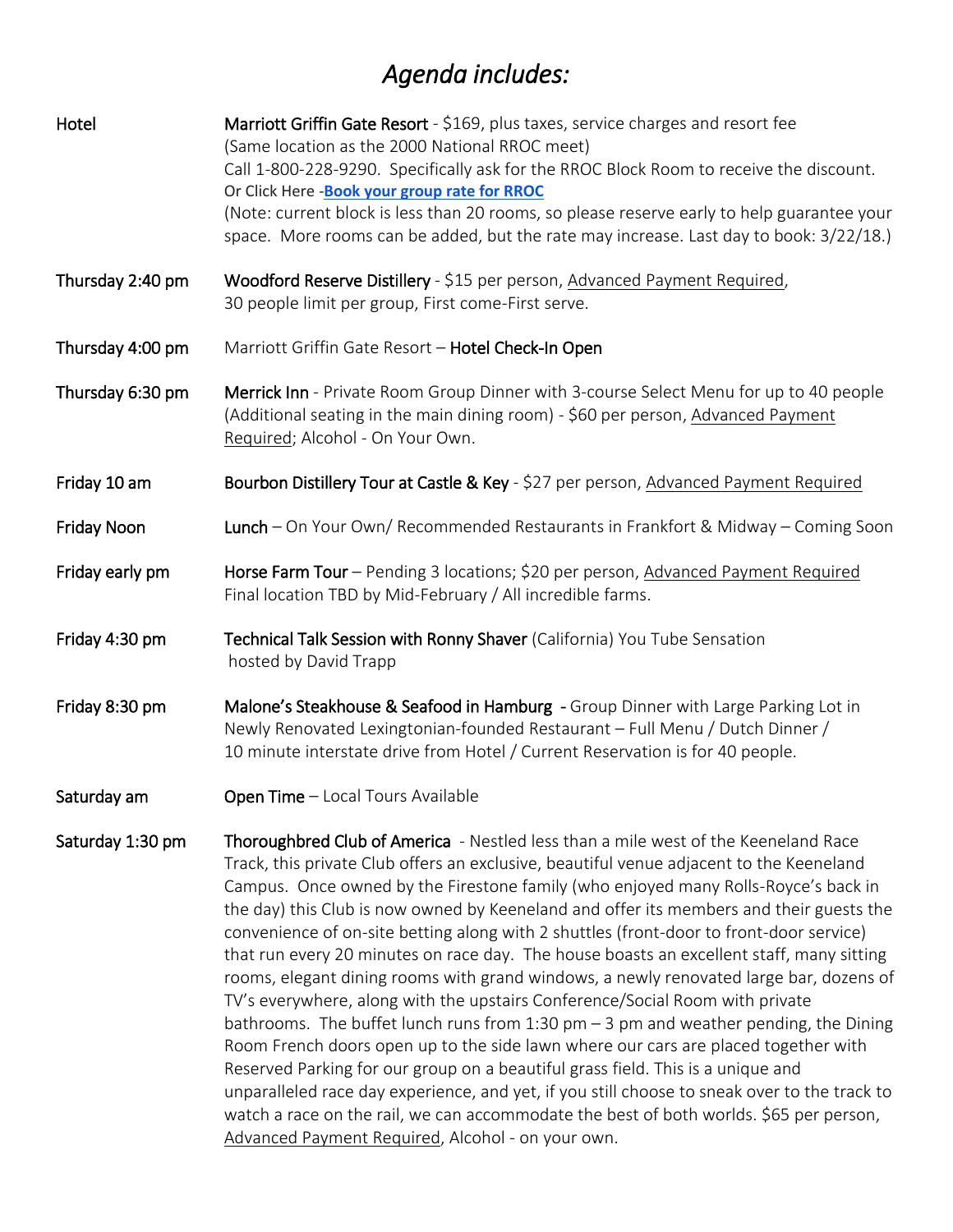| Saturday 9:30 pm<br>Social Gathering in the Suites / Marriott Griffin Gate<br>Sunday Noon<br><b>Register Now</b><br>Online<br>http://bit.ly/KeenelandSpringFling<br>Phone<br>859-983-2700 – Carrie Trapp<br>Marriott -- Book your group rate for RROC<br>Hotel<br>OR Call 1-800-228-9290. Ask for the RROC Block Room to<br>receive the discount. | Saturday 7:30 pm | <b>JW's Lounge /Marriott</b> – After the races, gather JW's Lounge to grab a light bite or enjoy<br>a full dinner while enjoying a custom blend of bourbon or a bourbon flight.<br>Dutch Dinner / Condensed Menu for Large Group / Reservations currently set at 25 /<br>Alcohol, On Your Own |  |  |  |
|---------------------------------------------------------------------------------------------------------------------------------------------------------------------------------------------------------------------------------------------------------------------------------------------------------------------------------------------------|------------------|-----------------------------------------------------------------------------------------------------------------------------------------------------------------------------------------------------------------------------------------------------------------------------------------------|--|--|--|
|                                                                                                                                                                                                                                                                                                                                                   |                  |                                                                                                                                                                                                                                                                                               |  |  |  |
|                                                                                                                                                                                                                                                                                                                                                   |                  | Breakfast on your Own and Departure. Sunday tours available to schedule on your own.                                                                                                                                                                                                          |  |  |  |
|                                                                                                                                                                                                                                                                                                                                                   |                  |                                                                                                                                                                                                                                                                                               |  |  |  |

Advanced payments can be made by PayPal or check. Please share this link and help spread the word to other RROC members or Rolls-Royce / Bentley owners. The more the merrier in the Bluegrass!

Questions or Comments: Please call Carrie Trapp at 859-983-2700.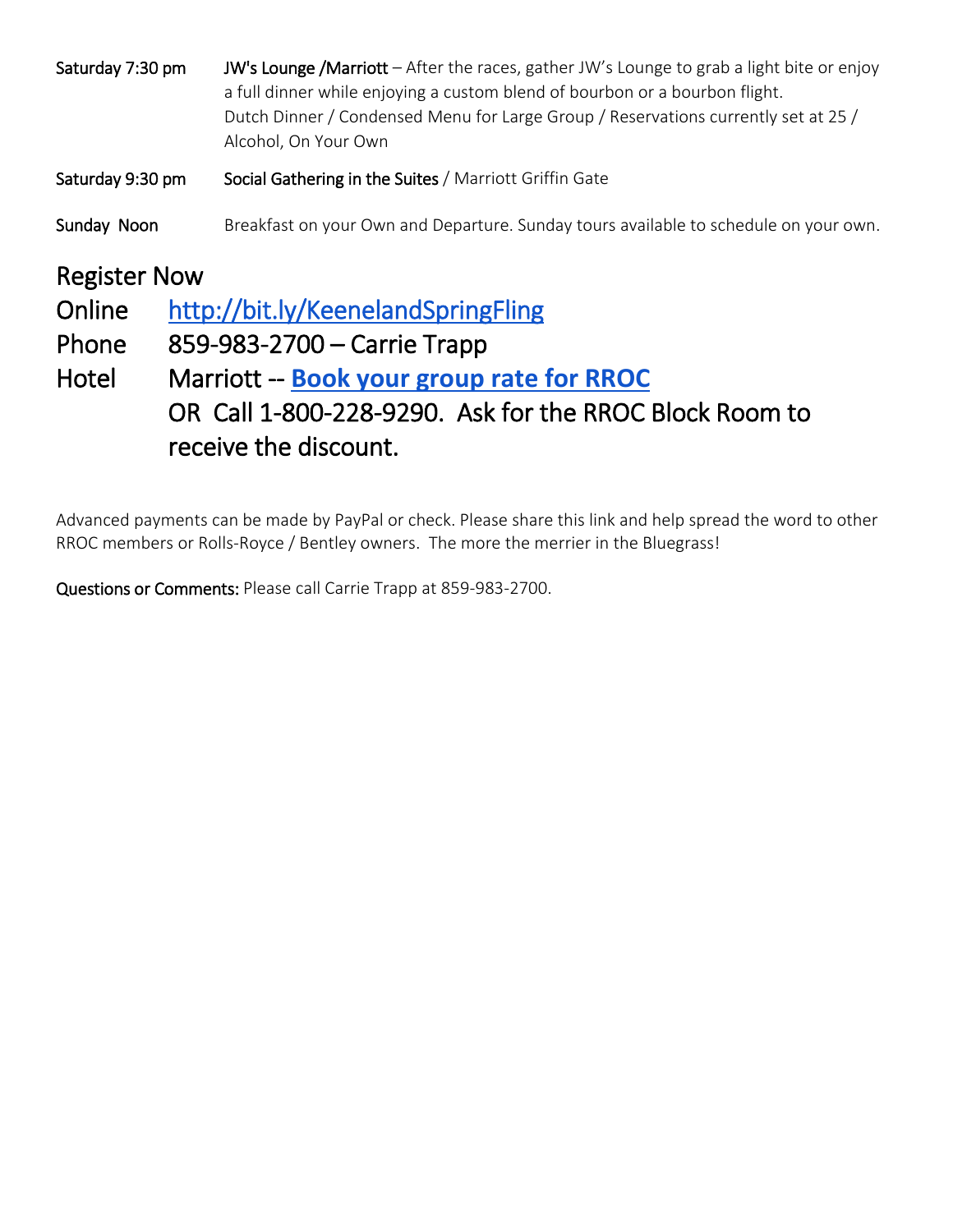### **Registration - TOUR OF THE BLUEGRASS – BOURBON + HORSES + RACING Lexington, KY - April 12 – 15, 2018**

| Name:               |  |                                         |                                                       |                                                                                                                                                                                                                                     |                                                                                                         |  |
|---------------------|--|-----------------------------------------|-------------------------------------------------------|-------------------------------------------------------------------------------------------------------------------------------------------------------------------------------------------------------------------------------------|---------------------------------------------------------------------------------------------------------|--|
| Address:            |  |                                         |                                                       |                                                                                                                                                                                                                                     |                                                                                                         |  |
| Email:              |  |                                         |                                                       |                                                                                                                                                                                                                                     |                                                                                                         |  |
| Year/Make<br>Model: |  |                                         |                                                       |                                                                                                                                                                                                                                     |                                                                                                         |  |
|                     |  |                                         |                                                       | Yes, please Register me for the Spring Fling. Number of people attending:                                                                                                                                                           |                                                                                                         |  |
|                     |  |                                         |                                                       | $1 \begin{tabular}{@{}c@{}} \hline \multicolumn{1}{c }{\textbf{1}} & \multicolumn{1}{c }{\textbf{2}} & \multicolumn{1}{c }{\textbf{3}} & \multicolumn{1}{c }{\textbf{4}} & \multicolumn{1}{c }{\textbf{5}} \\ \hline \end{tabular}$ | Other ______________                                                                                    |  |
|                     |  |                                         | I would like to attend: (check as many as interested) |                                                                                                                                                                                                                                     |                                                                                                         |  |
|                     |  |                                         |                                                       |                                                                                                                                                                                                                                     | Thursday 2:40 pm - Woodford Reserve Distillery - \$15 per person, advanced payment required             |  |
|                     |  |                                         |                                                       |                                                                                                                                                                                                                                     | Thursday 6:30 pm - Merrick Inn - Group Dinner - \$60 per person, advanced payment required              |  |
|                     |  |                                         |                                                       |                                                                                                                                                                                                                                     | Friday 10 am - Distillery Tour at Castle & Key (Frankfort) - \$27 per person, advanced payment required |  |
|                     |  |                                         |                                                       |                                                                                                                                                                                                                                     | Friday Noon – Lunch – On Your Own in Frankfort, Midway or Lexington (please send me more info)          |  |
|                     |  |                                         |                                                       |                                                                                                                                                                                                                                     | Friday early pm - Horse Farm Tour (pending 3 locations) - \$20 per person, advanced payment required    |  |
|                     |  |                                         |                                                       |                                                                                                                                                                                                                                     | Friday pm - Technical Talk Session w/ Ronny Shaver (CA) You Tube Sensation hosted by David Trapp        |  |
|                     |  |                                         |                                                       |                                                                                                                                                                                                                                     | Friday 8:30 pm - Malone's Steakhouse & Seafood in Hamburg - Dutch Dinner, Reservations Required         |  |
|                     |  |                                         |                                                       |                                                                                                                                                                                                                                     | Saturday am - Breakfast and/or Central KY Tours - On Your Own (please send me more info)                |  |
|                     |  |                                         |                                                       |                                                                                                                                                                                                                                     | Saturday 1:30 pm - THOROUGHBRED CLUB OF AMERICA - \$65 per person, advanced payment required            |  |
|                     |  |                                         |                                                       |                                                                                                                                                                                                                                     | Saturday 7:30 pm - JW's Lounge - Marriott - Dutch Dinner, Reservations Required                         |  |
|                     |  |                                         |                                                       | Saturday 9:30 pm - Social Gathering in the Suites - Marriott Griffin Gate                                                                                                                                                           |                                                                                                         |  |
|                     |  |                                         |                                                       |                                                                                                                                                                                                                                     | Sunday Noon - Departure Day - Send me info for horse farm or bourbon tours to schedule on my own.       |  |
|                     |  | email list to receive more information. |                                                       |                                                                                                                                                                                                                                     | My schedule is still in the air, but I am interested in attending. Please keep me on your               |  |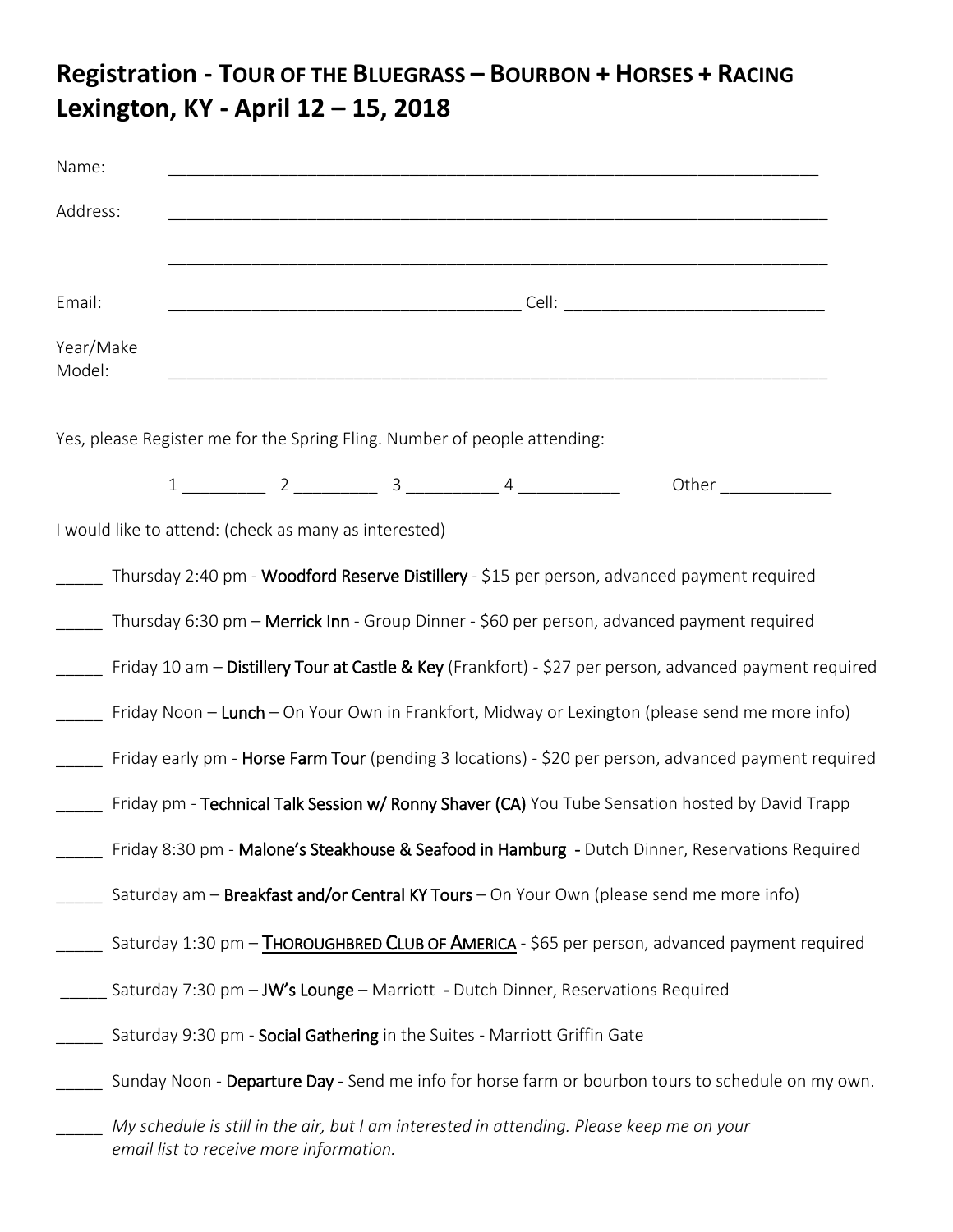#### Advanced Payments – DUE Friday, February 23

April is busy time in Lexington and many of the tours require tickets to be purchased 45-60 days in advanced. Please complete the advanced ticket information below as soon as possible. Receipts will be sent via email on 3/2/18. Thank you!

| Thursday 3 pm                                      |                                              | Woodford Reserve Tour Number of Adults ______________________ x \$15 per person = \$ ________________           |
|----------------------------------------------------|----------------------------------------------|-----------------------------------------------------------------------------------------------------------------|
|                                                    |                                              | Merrick Inn Dinner Mumber of Adults $\frac{1}{2}$ x \$60 per person = \$ ______________                         |
| Friday                                             |                                              | AM – Castle&Key Distillery Number of Adults _____________________ x \$27 per person = \$ ______________________ |
|                                                    |                                              |                                                                                                                 |
| PM - Technical Talk Session with Ronny Shaver      | Number of Adults $x \le 0$ per person = FREE |                                                                                                                 |
| Saturday<br>1:30 PM - Thoroughbred Club of America |                                              | Number of Adults $x \xi$ 65 per person $\xi$                                                                    |
|                                                    |                                              | $\sim$ 5<br><b>TOTAL</b>                                                                                        |

### Advanced Payments Can Be Made By PayPal or Check Please Send in by Friday, February 23, 2018

| Make checks payable to: | Carrie Trapp          |
|-------------------------|-----------------------|
| Mail to:                | Carrie Trapp          |
|                         | 1565 Wellesley Drive  |
|                         | Lexington, KY 40513   |
| Paypal:                 | paypal.me/CarrieTrapp |

We have set it up so that its free to directly send money on PayPal using the link (paypal.me/CarrieTrapp). Please DO NOT CHECK the PayPal Purchase Protection option for "Goods and Services" – it will charge an additional PayPal fee of (2.9% + \$0.30) to your total purchase. All funds directly cover 100% of the costs associated with the Spring Fling.